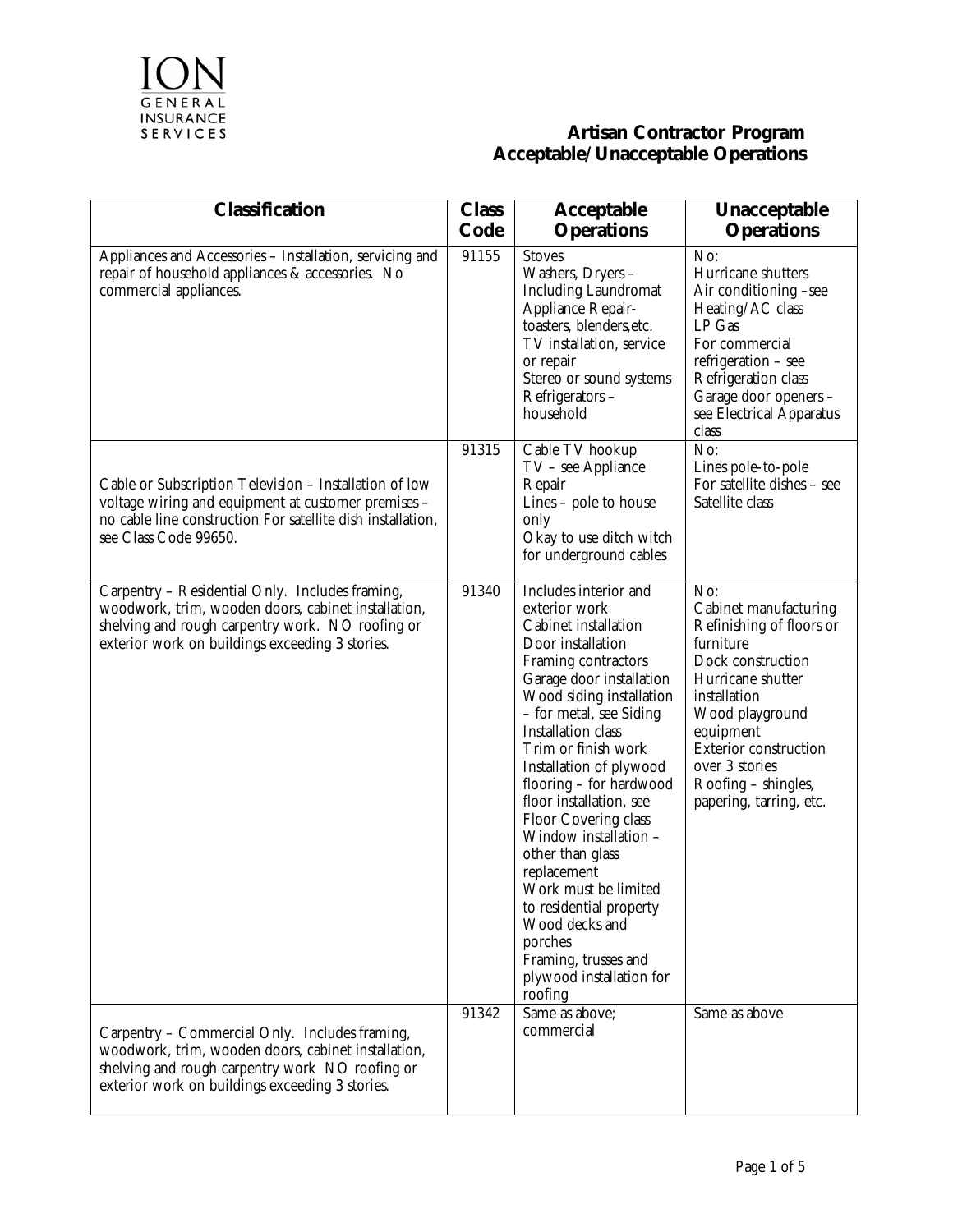

| <b>Classification</b>                                                                                                                                                                                            | <b>Class</b> | <b>Acceptable</b>                                                                                                                                                                                           | <b>Unacceptable</b>                                                                                                                                                                                                    |
|------------------------------------------------------------------------------------------------------------------------------------------------------------------------------------------------------------------|--------------|-------------------------------------------------------------------------------------------------------------------------------------------------------------------------------------------------------------|------------------------------------------------------------------------------------------------------------------------------------------------------------------------------------------------------------------------|
|                                                                                                                                                                                                                  | Code         | <b>Operations</b>                                                                                                                                                                                           | <b>Operations</b>                                                                                                                                                                                                      |
| Carpet, Rug, Furniture or Upholstery Cleaning - on<br>customer premises.                                                                                                                                         | 91405        | Furniture cleaning<br>Rug or carpet dying                                                                                                                                                                   | No:<br>Janitorial work<br>No floor waxing or<br>buffing<br>Water or fire damage<br>restoration                                                                                                                         |
| Ceiling or Wall Installation - metal                                                                                                                                                                             | 91436        | Suspended acoustical<br>ceiling<br>Metals beams or framing<br>Aluminum and rubber<br>siding to install wall<br>Metal sheds - check if<br>pouring concrete - also<br>use concrete class<br>Screen enclosures | $\overline{\text{No:}}$<br>Metal door/window<br>installation                                                                                                                                                           |
| Concrete Construction-Buildings & Dwellings.<br>Includes pouring, placing & finishing concrete. NO<br>exterior work on buildings exceeding 3 stories, pool<br>construction or concrete coring/cutting operations | 91560        | Patio construction<br>Foundations/slabs<br>Concrete Floors<br>Gutters<br>Decorative cement wall<br>or fencing<br>Buildings or dwellings<br>only<br>Pumping of concrete                                      | $\overline{\text{No:}}$<br>Pile driving - concrete<br>columns<br>Pool construction<br>Sewer work<br>Exterior construction of<br>property over 3 stories<br>Man holes<br>Retaining or seawall<br>construction or repair |
| Driveway, Parking Area or Sidewalk - Includes<br>pouring, placing & finishing of above-grade concrete<br>flatwork, asphalt or paver installation. No street or<br>road work. No excavation.                      | 92215        | <b>Sidewalks</b><br>Parking lots<br>Driveway<br>Curbs<br>Painting of yellow strips<br>on lots                                                                                                               | No:<br>Street or road work<br>Man holes                                                                                                                                                                                |
| Drywall or Wallboard Installation - No insulation<br>work.                                                                                                                                                       | 92338        | Sheet rock installation<br>Taping and finishing<br>drywall                                                                                                                                                  | No:<br>Insulation work, sealer<br>between walls - sprayed<br>or rolled is considered<br>insulation work                                                                                                                |
| Electrical Apparatus Work - no power line<br>construction, burglar or fire alarm system work.                                                                                                                    | 92451        | Pump motor repair<br>Garage door openers                                                                                                                                                                    | No:<br>Power line construction<br>burglar or fire alarm<br>system work<br>Vehicle, truck or boat<br>repair                                                                                                             |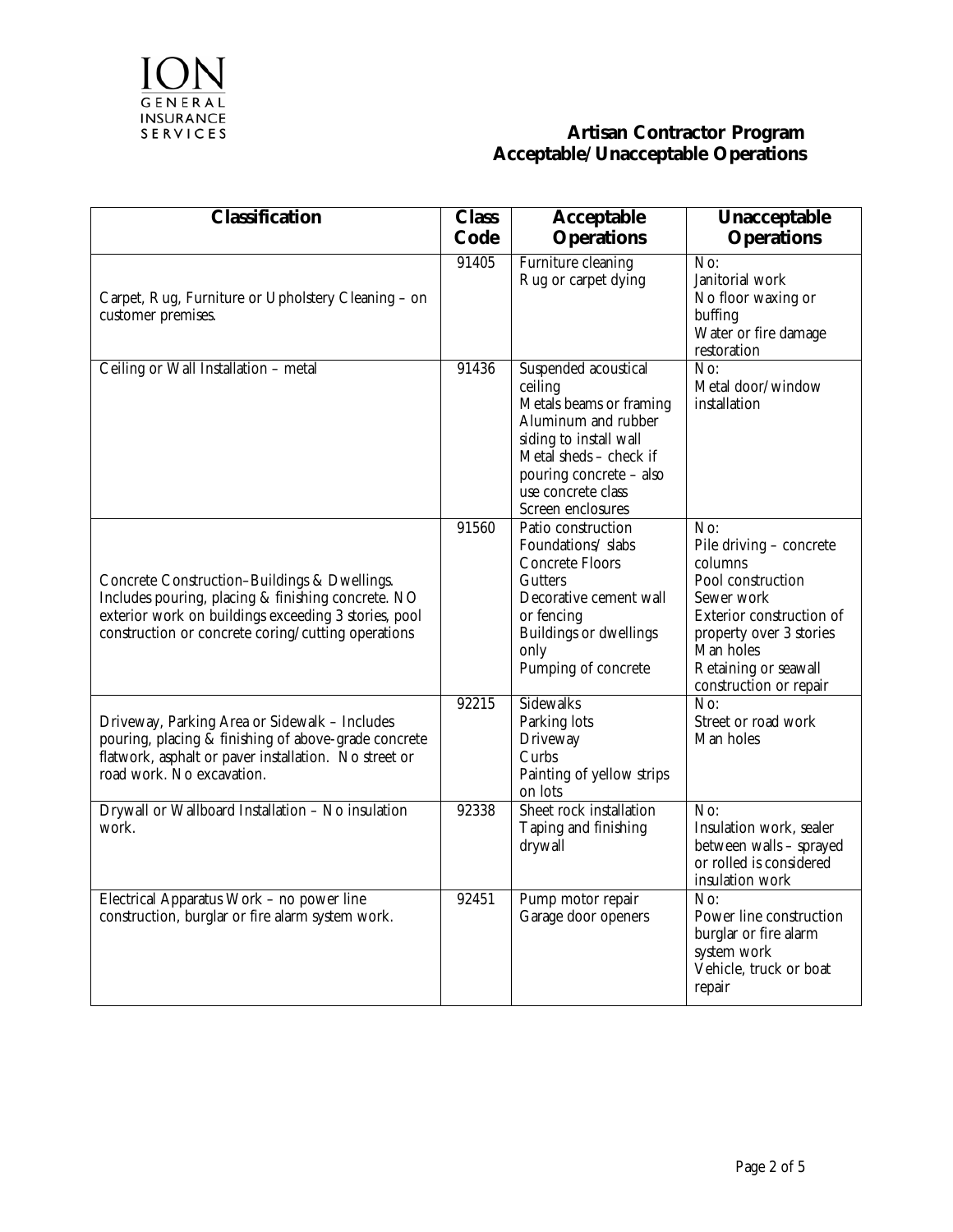

| <b>Classification</b>                                                                                                                                                                       | <b>Class</b><br>Code | <b>Acceptable</b><br><b>Operations</b>                                                                                                                                                                                                       | Unacceptable<br><b>Operations</b>                                                                                                                                                                                                                  |
|---------------------------------------------------------------------------------------------------------------------------------------------------------------------------------------------|----------------------|----------------------------------------------------------------------------------------------------------------------------------------------------------------------------------------------------------------------------------------------|----------------------------------------------------------------------------------------------------------------------------------------------------------------------------------------------------------------------------------------------------|
| Electrical Work within Buildings - no power line<br>construction, burglar or fire alarm system, electrical<br>machinery or auxiliary apparatus work.                                        | 92478                | Computer line<br>installation<br>Wiring within buildings<br>Installation of outlets,<br>electrical panels<br>Intercom installation<br>Underground power<br>lines<br>Vacuum cleaner systems<br>OK to use ditch witch<br>for underground lines | No:<br>Power line construction<br>to pole<br>Burglary alarm work<br>Electrical machinery or<br>apparatus work<br>Garage door installation<br>- electrical<br>Machinery installation or<br>repair<br>Pump installation or<br>repair<br>Motor repair |
| Fence Erection Contractors - No child-safety or<br>electrically charged fencing. No exterior spray<br>painting.                                                                             | 94276                | Wooden or metal<br>Mailbox installation<br>Real estate sign<br>installation                                                                                                                                                                  | $\overline{\text{No:}}$<br>Child-proof pool fences<br>Electrically-charged<br>fencing<br>Barbed wire fencing                                                                                                                                       |
| Floor Covering Installation - No dealers.<br>Installation of carpeting, laminate and hardwood<br>flooring. Ceramic tile, stone, marble or terrazzo<br>work should be separately classified. | 94569                | Carpet installation<br>Linoleum sheets or<br>square tiles<br>Hardwood floors                                                                                                                                                                 | No:<br>Rubber flooring                                                                                                                                                                                                                             |
| Glazier - bending, grinding, beveling or silvering of<br>plate glass, no work on buildings exceeding 3 stories<br>in height.                                                                | 13590                | Glass window<br>replacement<br>For entire window, see<br>Carpentry class<br>Glass tinting                                                                                                                                                    | No:<br>Glass or window<br>replacement or tinting in<br>cars or trucks                                                                                                                                                                              |
| Heating and Air Conditioning Systems or Equipment<br>- installation, service or repair - No refrigeration,<br>natural gas or liquefied petroleum gas (LPG)<br>equipment sales or work.      | 95647                | Installation of ducts and<br>vents<br>Freon installation<br>Air freshener installation<br>Duct cleaning                                                                                                                                      | $\overline{\text{No:}}$<br>Installation, service or<br>repair of LPG units<br>Refrigeration installation<br>or repair<br>Solar panels                                                                                                              |
| House Furnishing Installation - Residential Only.<br>Includes installation of pictures, mirrors, window<br>treatments and closet organizers. No furniture repair<br>or moving services.     | 96053                | Draperies and curtains<br>Window shades and<br>blinds<br><b>Mirrors</b><br>Pictures<br><b>Closet Organizers</b><br><b>Glass Shower Stalls</b>                                                                                                | No:<br>Furniture repair<br>Commercial installation<br>in hotels/motels, etc.                                                                                                                                                                       |
| Janitorial - Office only, No residential, retail work<br>or sales of chemicals or cleaning supplies.                                                                                        | 96816                | Offices only                                                                                                                                                                                                                                 | No:<br><b>Waxing floors</b><br>Housecleaning                                                                                                                                                                                                       |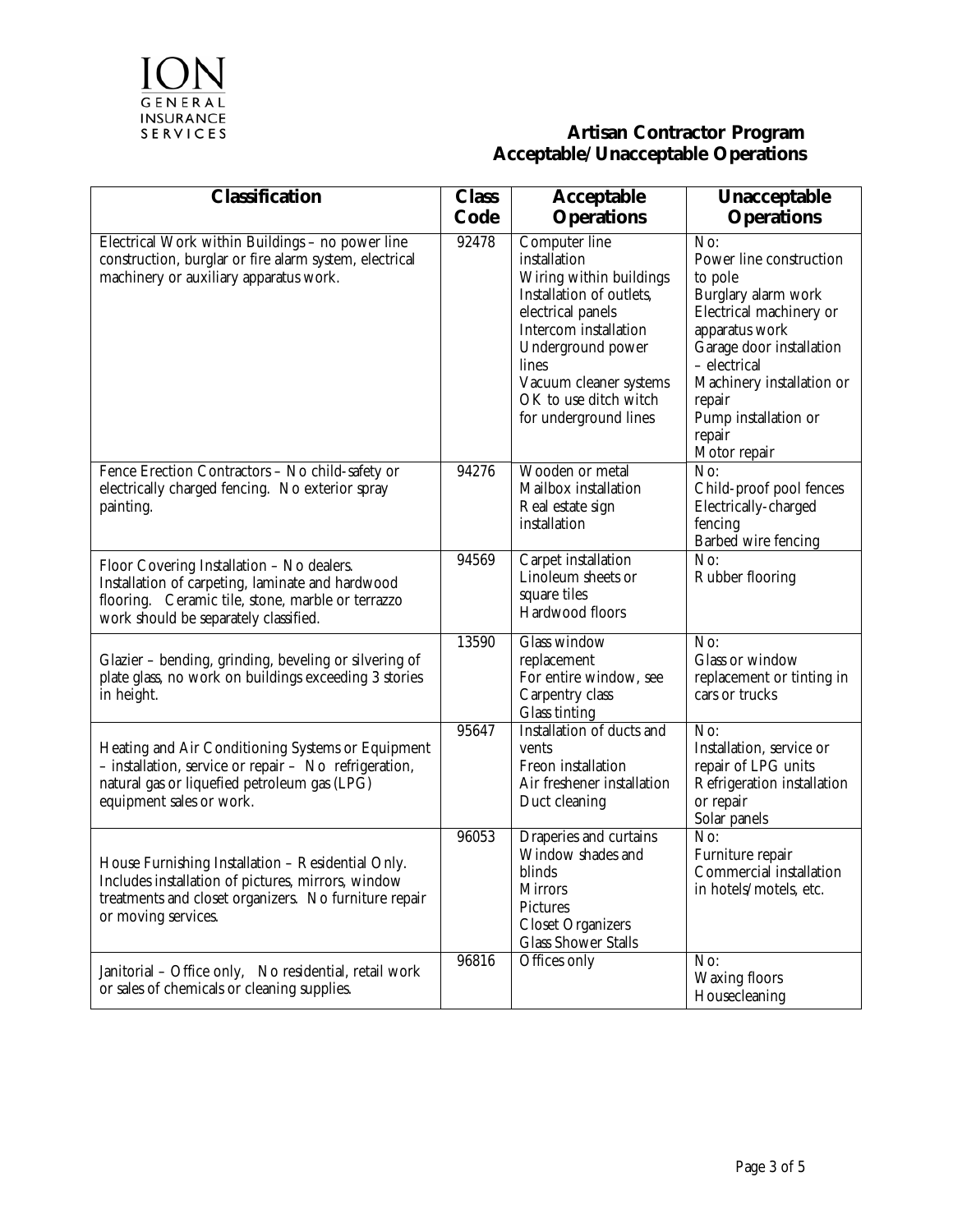

| <b>Classification</b>                                                                                                                                                                                                 | <b>Class</b><br>Code | <b>Acceptable</b><br><b>Operations</b>                                                                                                                                                                                                                         | Unacceptable<br><b>Operations</b>                                                                                                                        |
|-----------------------------------------------------------------------------------------------------------------------------------------------------------------------------------------------------------------------|----------------------|----------------------------------------------------------------------------------------------------------------------------------------------------------------------------------------------------------------------------------------------------------------|----------------------------------------------------------------------------------------------------------------------------------------------------------|
| Landscape Maintenance & Gardening-Basic<br>landscape/lawn care service-mowing, mulching,<br>planting, over-the-counter fertilizer/weedcontrol--<br>NO pesticides, tree trim/removal, fountain, pond or<br>cement work | 97047                | Interior rent-a-plant<br>business<br>Laying of sod only if not<br>a nursery selling sod<br>Trimming of bushes<br>Spraying - non-<br>pesticides                                                                                                                 | $\overline{\text{No:}}$<br><b>Nurseries</b><br>Tree trimming, removal<br>or pruning<br>Grading of land<br>Land clearing<br>Pesticide spraying            |
| Masonry-Residential Only. Includes cutting & laying<br>of bricks, block, stone and other unit masonry or clay<br>product and mortar work- NO work on buildings<br>exceeding 3 stories or cast-in-place concrete work. | 97447                | <b>Bricklaying</b><br>Concrete block laying<br>Building or block, stone<br>or brick<br>Marble work<br>Decorative retaining wall<br>- block, stone or brick<br>less than 4 feet in height<br>Stone setting<br>Decking around pool -<br>no pool or pool lip work | $\overline{\text{No:}}$<br>Chimney construction or<br>work<br>Exterior work over 3<br>stories<br>Structural retaining walls                              |
| Painting-Buildings & appurtenant structures only,<br>incl. walkways/fences, surface prep & faux/texture<br>painting-NO work on tanks, buildings exceeding 3<br>stories, exterior spray painting or roof painting.     | 98304                | Refinishing bath tubs<br>Application or sealing<br>applied to river rock<br>Pressure washing - prep<br>for painting only<br>Interior spray painting<br>only                                                                                                    | No:<br>Exterior spray painting<br>Painting of tanks<br>Painting of roofs<br>Interior decorators or<br>custom finishes<br>Exterior work over 3<br>stories |
| Paperhanging - Includes surface preparation, covering<br>walls and ceilings with wallpaper, fabric, vinyl or<br>other wall coverings.                                                                                 | 98344                |                                                                                                                                                                                                                                                                |                                                                                                                                                          |
| Plastering or Stucco Work - Excludes Exterior<br>Insulation and Finish Systems (EIFS) work and<br>exterior work on buildings exceeding 3 stories in<br>height.                                                        | 98449                | Plastering, plain or<br>ornamental<br>Lathing<br>Spraying of popcorn,<br>orange peel or knock<br>down texture to ceilings<br>or walls                                                                                                                          | No:<br>Exterior insulation work<br>Finish systems work<br>Exterior work over 3<br>stories<br>Swimming pool work                                          |
| Plumbing-Residential & Incidental Commercial-NO<br>fire sprinkler, liquefied petroleum gas (LPG), septic<br>tank, excavation, swimming pool, process piping,<br>public utilities, hospital, or industrial work.       | 98483                | Lawn sprinkler<br>installation<br>Water softener<br>installation<br>Okay to break concrete<br>and repairs to install pipes<br>Lay sewer line or pipe<br>drain<br>Use ditch witch for<br>underground lines                                                      | No:<br>Fire sprinkler work<br>LPG equipment work<br>Septic tank work<br>Commercial work<br>exceeding 20% or total<br>receipts                            |